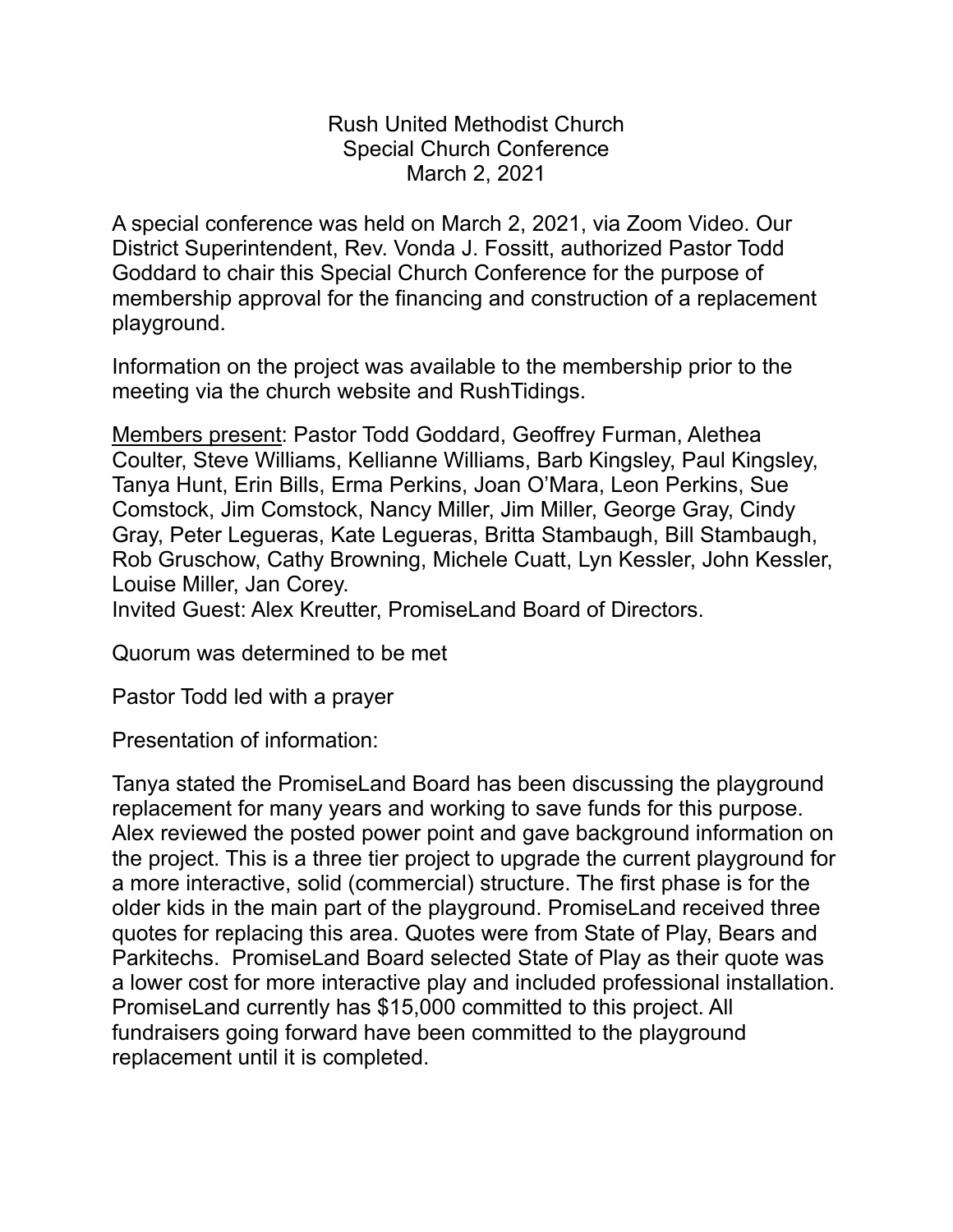Discussion:

Nancy Miller - Since we have to remove all the equipment and mulch prior to the installation, can the purchased rubber mulch be reused? Kellianne W and Alex K - Yes, the mulch will be moved to other areas of the playground. It was discussed the mulch we have on the playground now is not sufficient for compliance and additional mulch would have to be purchased if we don't pursue the new playground project.

Michele Cuatt - Is State of Play is providing new mulch? Alex K stated wood mulch is included in the quote for all the providers. It is more easily available and cost effective than the rubber mulch. The wood mulch is playground grade so no chemicals have been applied.

Nancy Miller - Question about playground usage Kellianne W reported the structure is rated for 30 kids but we would only have a few classrooms using it at the same time.

Cathy Browning - what is wrong with the current playground? Kellianne and Alex answered - All the wood for the structure has aged and requires regular upkeep. If we put In that type of playground now, it would not meet code. Cindy and George Gray added the current structure was used when it was installed, so it's time to replace.

Michele Cuatt - Question about the plan for the smaller play area. Kellianne - There is a plan to replace and upgrade all the structures. Any equipment that can be repurposed from the large playground area will be moved as well as reusing any rubber mulch.

Michele Cuatt - Do we have a builder for the project? Alex - There is a builder provider by the company with the contract.

Michele Cuatt - Will the area need to be mowed?

Kellianne - The area being replaced is the current area with mulch. All other areas will potentially remain the same and in need of moving. However, we will move the rubber mulch around difficult structures.

Michele Cuatt - Questioned how the structure will be positioned. Suggested avoiding an exposure that would heat up the structure in direct sunlight. Alex - How the structure will face has not yet been decided but this will be taken into consideration.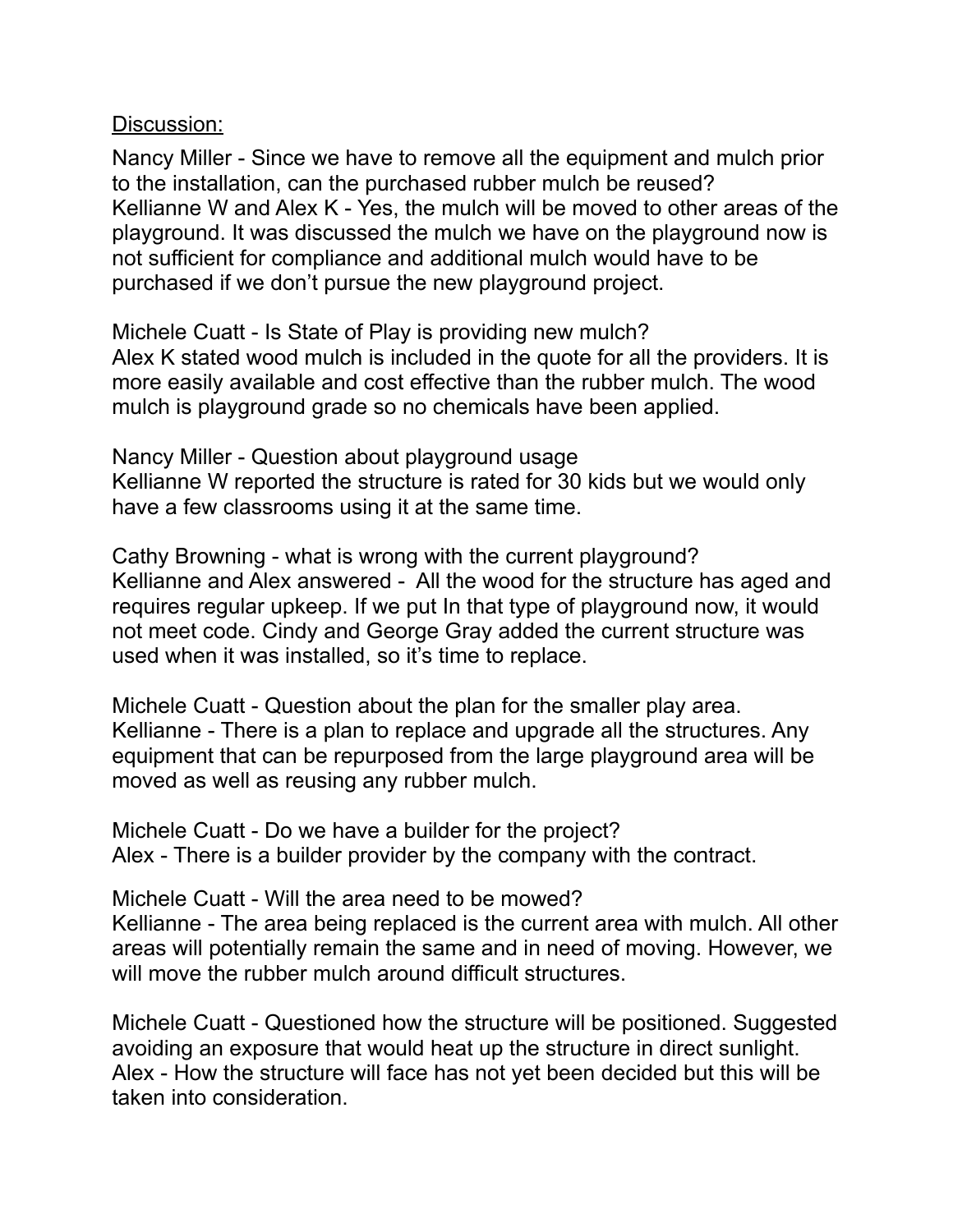Rob Gruschow - Questioned the finance interest rate compared to the interest rate the endowment fund would normally make in a year. Concern expressed to make sure the endowment fund does not lose money in this process and continues to grow.

Jim C - Rate will be based on the prime and re-established every year using the same formula as the roof. It should break even given the rates for both the fund and prime will change every year. Agreed the church needs to keep fund growing, that's why interest was included in the playground agreement.

Rob Gruschow - How many families attend PL and are church members? Kellianne - Currently there are 4 families attending church and daycare.

Cathy Browning - How close is PromiseLand is to capacity with children? Kellianne - With our current staffing, PromiseLand is close to capacity. We have the ability to expand the number of kids with hiring additional staff.

Alex - Having a new playground is attractive to a prospective parent. As we look to gather more kids, having a new structure is a good marketing tool.

Cathy Browning - Question about the upkeep of the old playground. Kellianne - PromiseLands budgets \$1,500 per year for upkeep; most of this is the purchase of mulch. The cost for wooden mulch is significantly less. The new playground cost for mulch will be less and we have a warranty on the structure.

Sue Comstock - Questioned what the structure will look like (difficult to see in the pictures).

Kellianne - It will have a variety of interactive play areas including slides, climbing wall, monkey bars, food 'order' area, etc. A clearer picture will be included on future marketing materials.

Peter Legueras - Questioned what are the benchmarks PromiseLand will need to make for their fundraising efforts.

Alex, Tanya, and Kellianne - The Board is committed to paying off the church loan as quickly as they can. While we don't have specific benchmarks, we are planning on utilizing all fundraisers going forward for this purpose. Recent fundraiser profits have totaled \$1,300 additional funds for this purpose. If we want to pay it off in 5 years, this equals a minimum of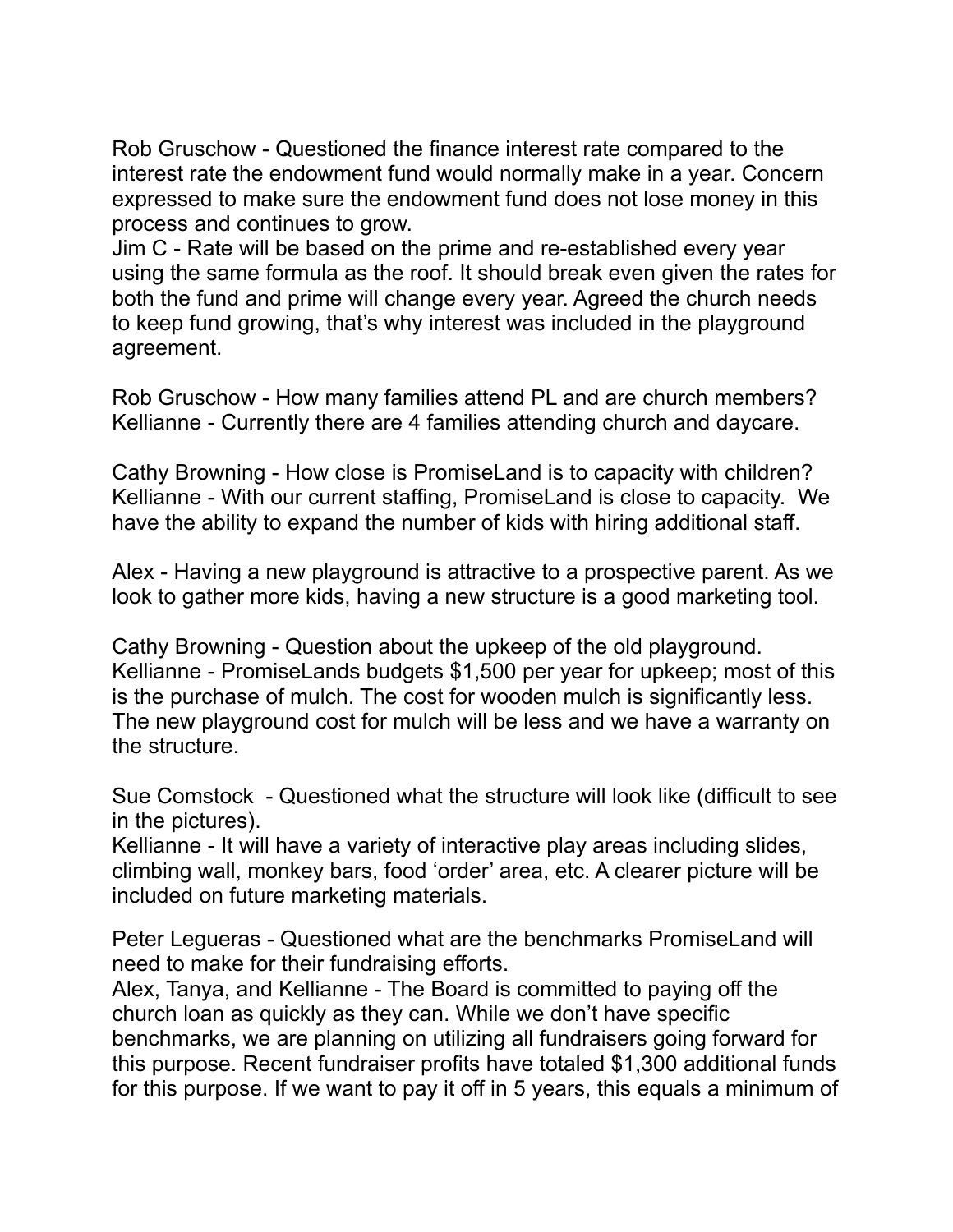\$3,200 per year. Expectation of profits for all major fundraisers is \$5,00 per year. The board is confident the loan can be repaid in the time frame given.

Rob Gruschow - Questioned the cost of replacing all of the playground. Alex - The current proposal is only for the large mulched play area. The board expects to save and raise money for the additional areas and pursue them when funds are available. There is not an anticipation the board would request any additional funds of the church for future projects.

Cathy Browning - will there be any changes to insurance cost premiums as a result of the new playground and what is the height of the structure. Kellianne - The insurance is through the conference and would not change with the playground upgrade. The height for the new structure it the same as the current structure.

Bill Stambaugh thanked Alex for his leadership on this project.

Pastor Todd asked if there were any additional questions. There were none.

Tanya Hunt read the motion. It was seconded by Lyn Kessler.

Cathy Browning questioned the wording on the motion as it mentioned all playground equipment will be replaced. Since we are only talking about replacing the large structure at this time, the wording should be changed.

The motion wording was changed to reflect this. No additional discussion after the wording was updated.

## Motion

PromiseLand Childcare to expend approximately \$36,000 for capital improvements, completing stage one playground improvement project.

PromiseLand Childcare will contribute \$15,000 towards this project.

PromiseLand Childcare will receive an \$5,000 grant from the Endowment Fund.

PromiseLand Childcare to borrow up to \$16,000 from the Rush United Methodist Church Endowment Fund for the purpose of replacing the